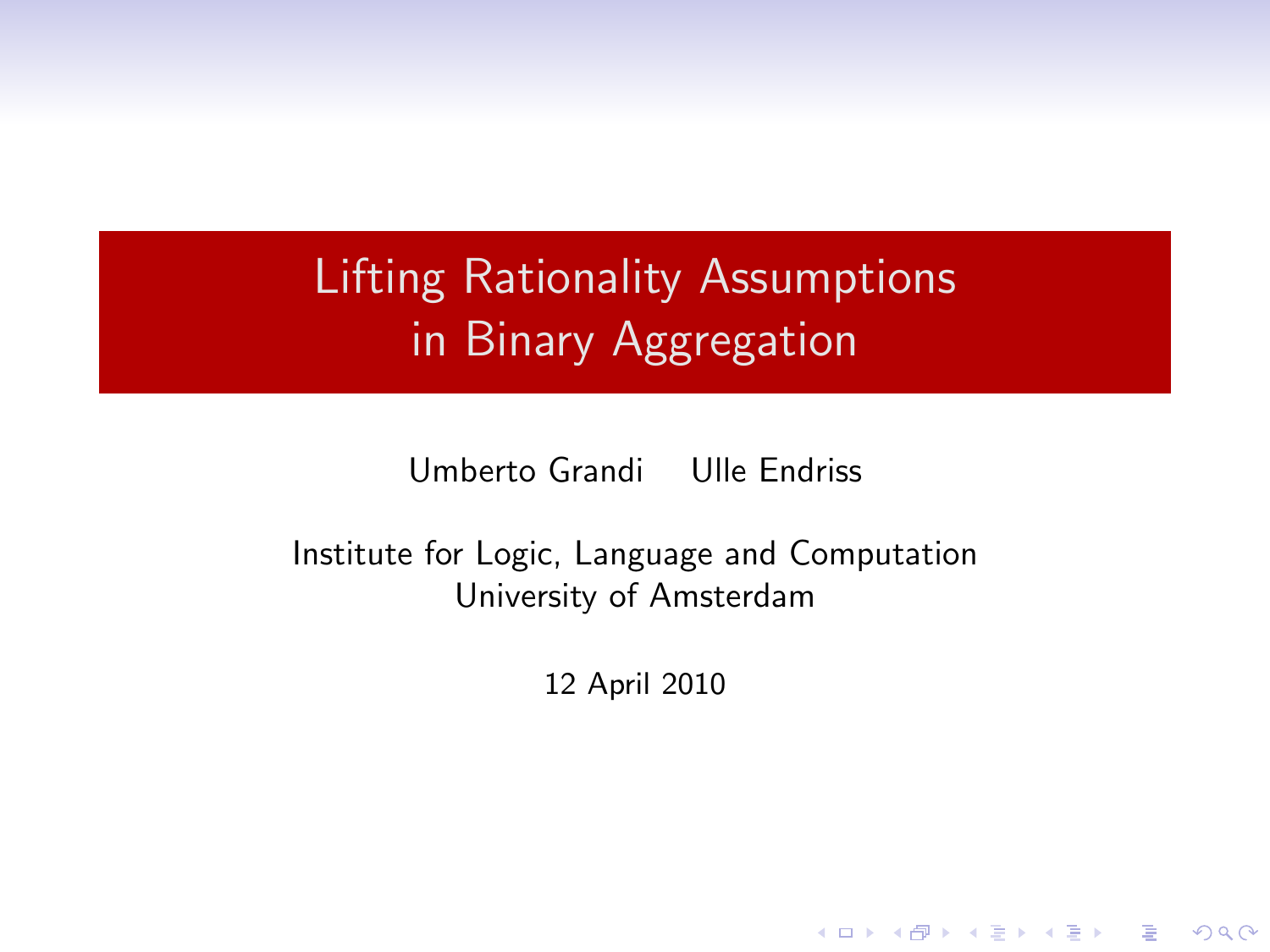# Lifting Rationality Assumptions

| <b>Axiomatic Method</b> | <b>Collective Rationality</b> |
|-------------------------|-------------------------------|
| Independence,           | Transitivity,                 |
| Neutrality,             | Completeness.                 |
| .                       | Consistency of judgments      |

K ロ ▶ K @ ▶ K 할 ▶ K 할 ▶ ( 할 ) 19 Q Q ·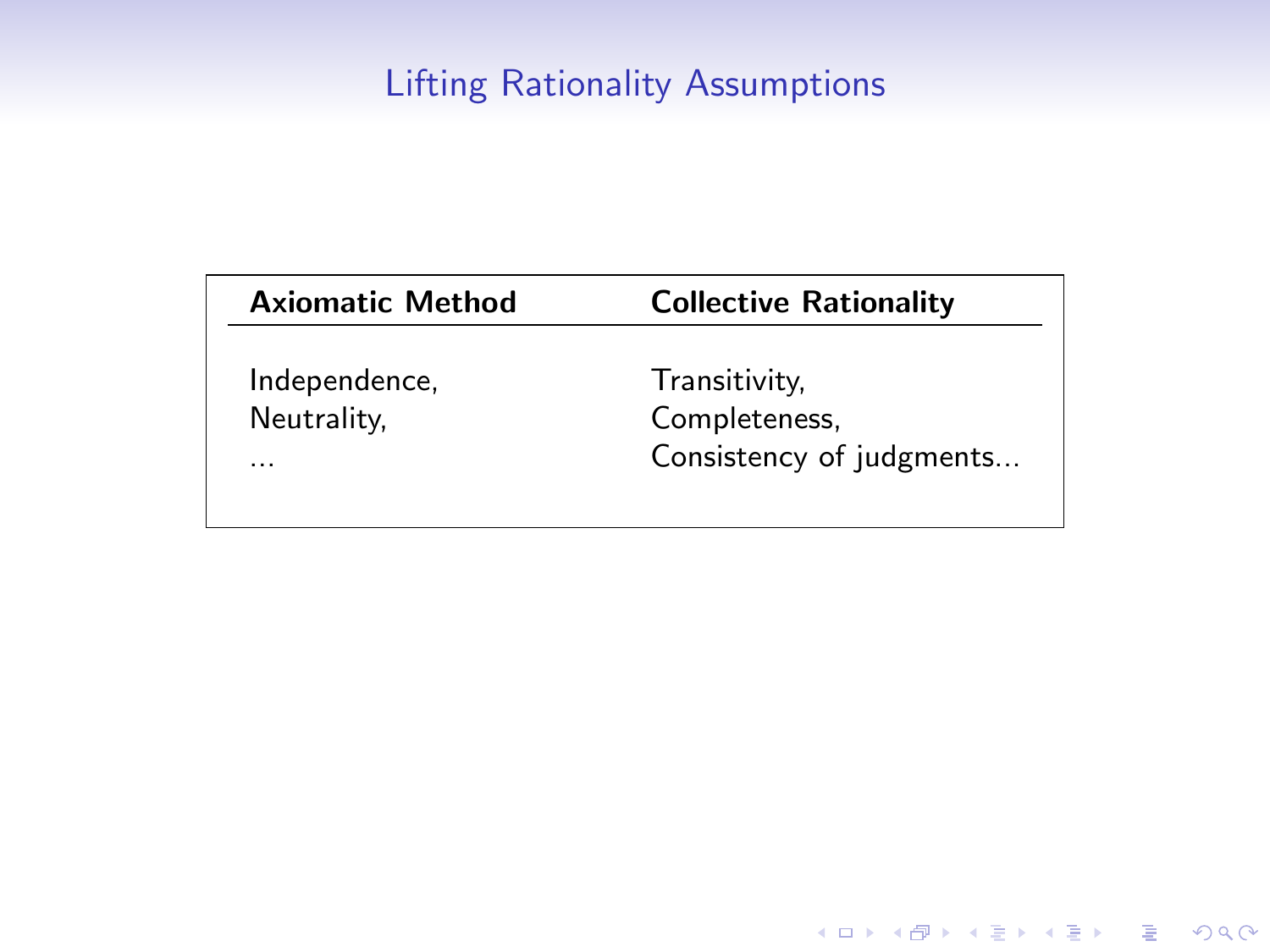# Lifting Rationality Assumptions

| <b>Axiomatic Method</b>           | <b>Collective Rationality</b>                                                         |
|-----------------------------------|---------------------------------------------------------------------------------------|
| Independence,<br>Neutrality,<br>. | $\Rightarrow$ Transitivity,<br>Completeness,<br>$\leftarrow$ Consistency of judgments |

There is a correlation between the two colums:

Depending on the shape of the requirement (shape? use a logical language) different axioms are necessary to preserve this property in the aggregation.

**K ロ ▶ K @ ▶ K 할 X X 할 X → 할 X → 9 Q Q ^**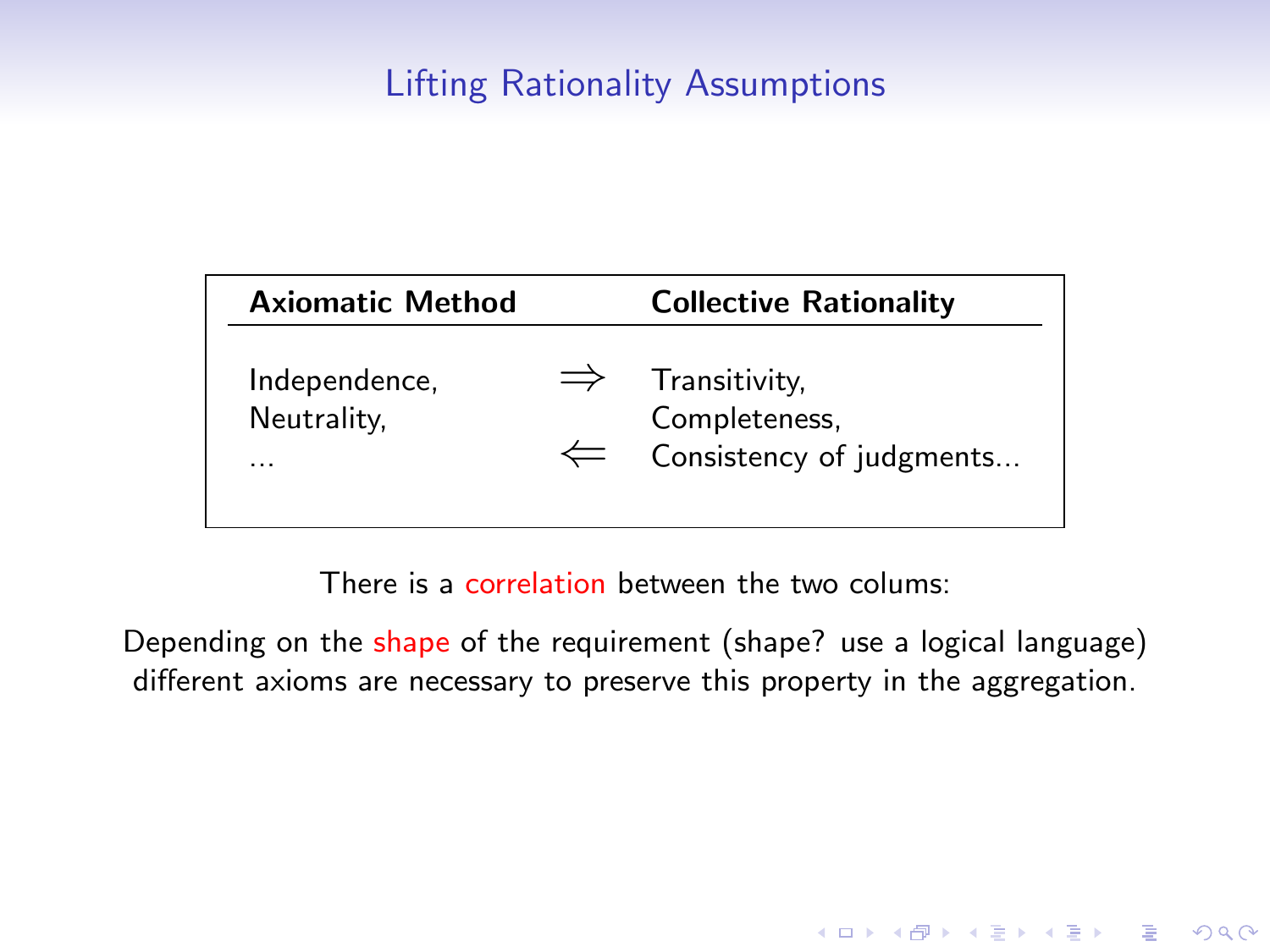# Binary Aggregation

The setting:

- $\bullet \mathcal{I} = \{1, \ldots, m\}$  a set of issues;
- A set  $N$  of individuals.
- Boolean combinatorial domain:  $\mathcal{D} = D_1 \times \cdots \times D_m$  with  $|D_i| = 2$ ;

#### Definition

An aggregation procedure is a function  $F:\mathcal{D}^N\to\mathcal{D}$  mapping each profile of ballots  $\underline{B}=(\underline{B}_1,\ldots,\underline{B}_n)$  to an element of the domain  $\mathcal{D}.$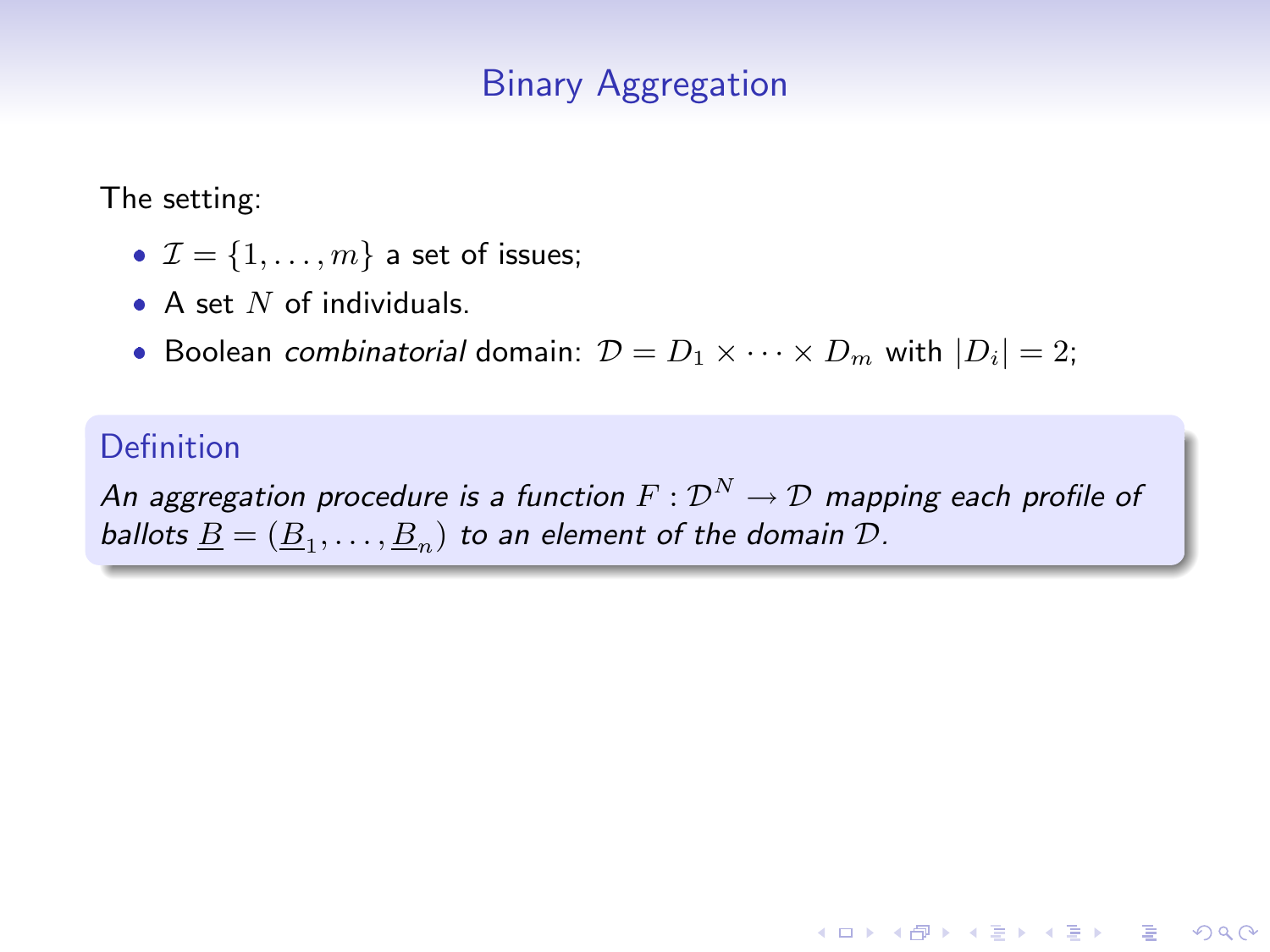# Binary Aggregation

The setting:

- $\bullet \mathcal{I} = \{1, \ldots, m\}$  a set of issues;
- A set  $N$  of individuals.
- Boolean combinatorial domain:  $\mathcal{D} = D_1 \times \cdots \times D_m$  with  $|D_i| = 2$ ;

#### Definition

An aggregation procedure is a function  $F:\mathcal{D}^N\to\mathcal{D}$  mapping each profile of ballots  $\underline{B}=(\underline{B}_1,\ldots,\underline{B}_n)$  to an element of the domain  $\mathcal{D}.$ 

Many frameworks can be expressed as binary aggregation problems:

• Pairwise preference aggregation: issues are  $a > b'$  for all alternatives  $a, b;$ 

**KORKAR KERKER E VOOR** 

- Judgment aggregation: the agenda is the set of issues;
- Voting for referenda;
- $\bullet$  etcetc...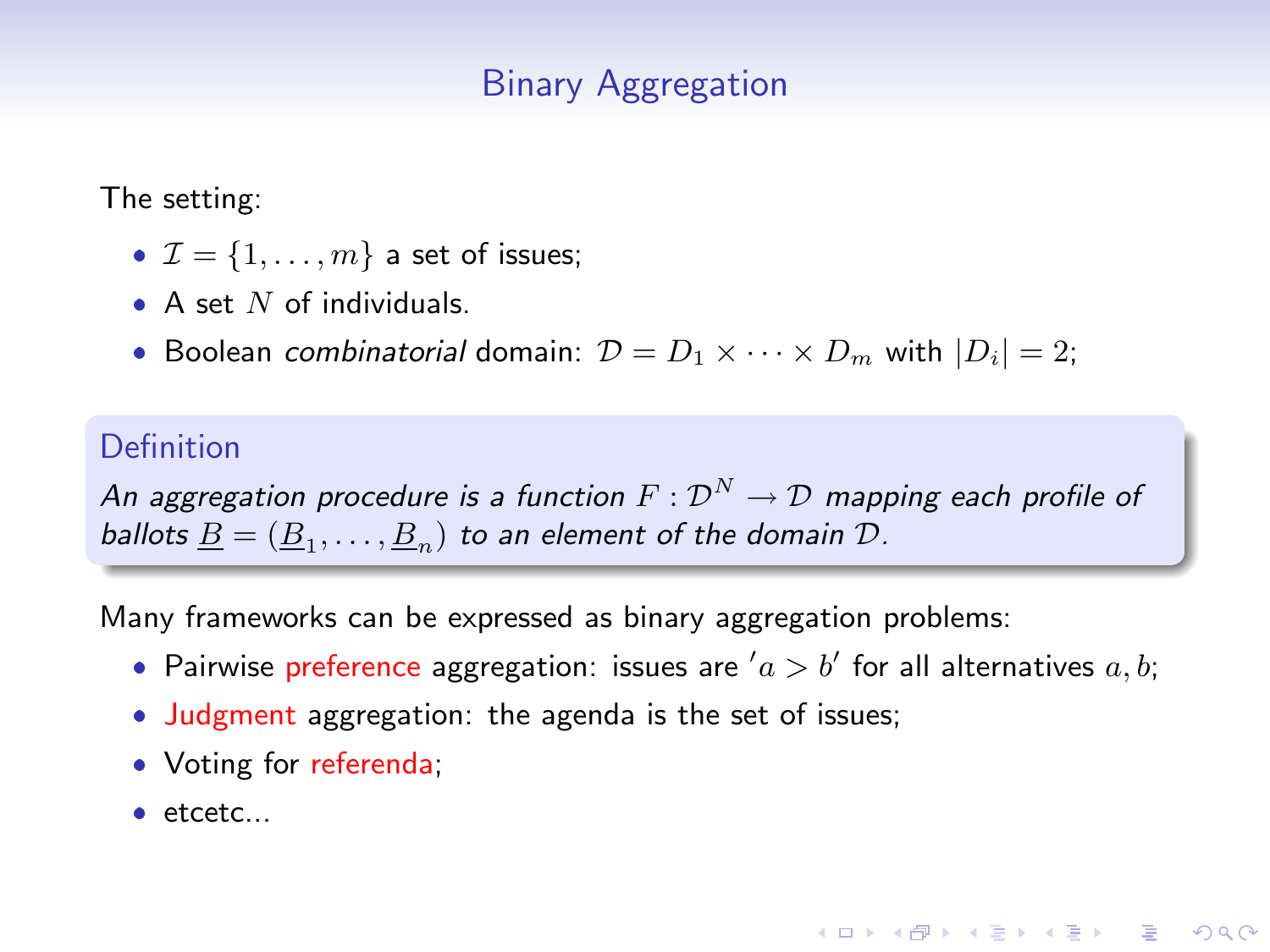We define a language to express properties of ballots (elements of  $D$ ):

- One propositional symbol for every issue:  $PS = \{p_1, \ldots, p_m\}$
- $\mathcal{L}_{PS}$  is the propositional language (closing under connectives ∧,  $\vee$  ,¬, →) generated from the propositional symbols PS.

**KORKAR KERKER E VOOR** 

An element of the domain  $\mathcal D$  is a model for  $\mathcal L_{\mathsf{PS}}\colon \mathcal D=\{0,1\}^m.$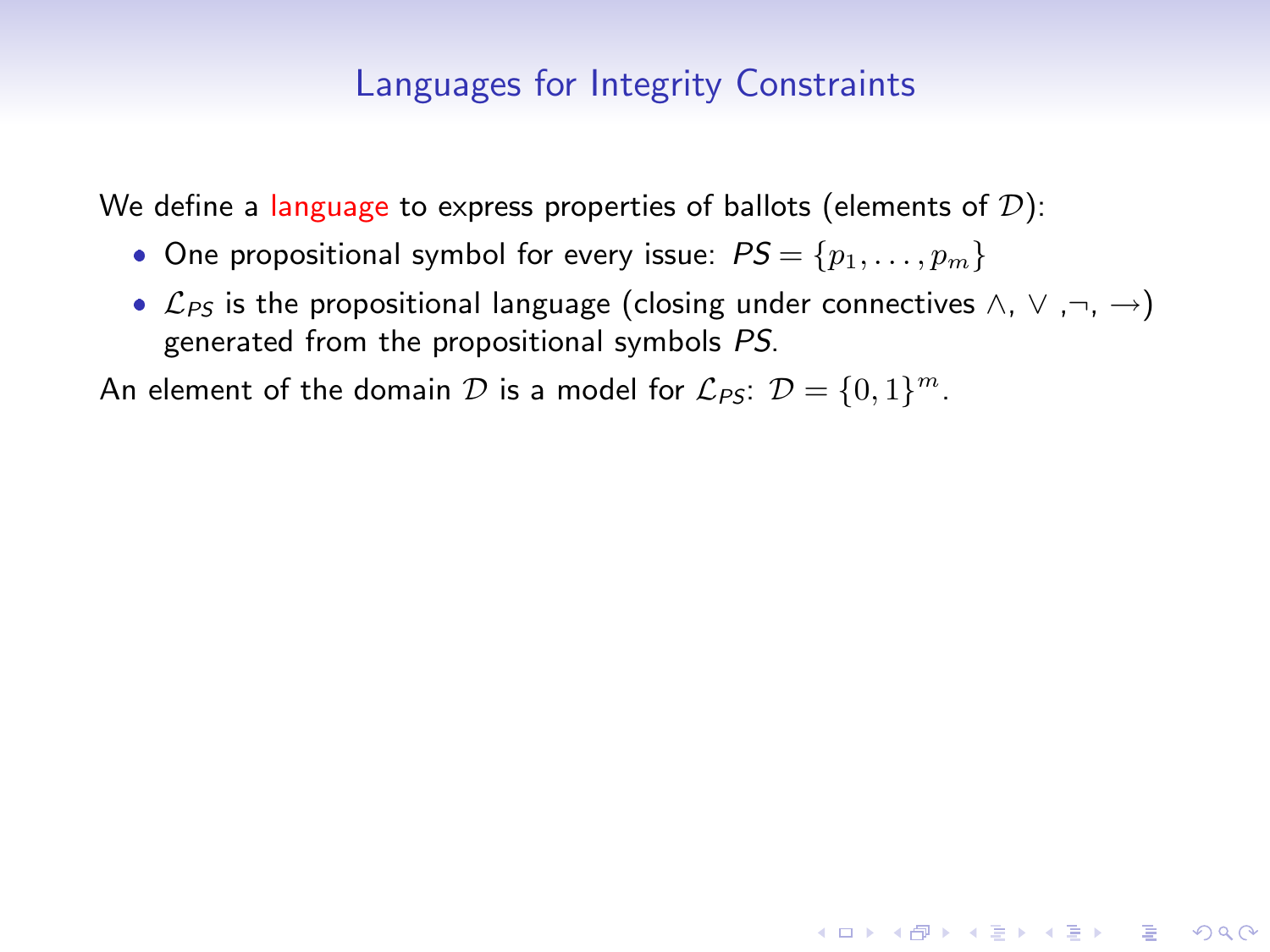We define a language to express properties of ballots (elements of  $D$ ):

- One propositional symbol for every issue:  $PS = \{p_1, \ldots, p_m\}$
- $\mathcal{L}_{PS}$  is the propositional language (closing under connectives ∧,  $\vee$  ,¬, →) generated from the propositional symbols PS.

An element of the domain  $\mathcal D$  is a model for  $\mathcal L_{\mathsf{PS}}\colon \mathcal D=\{0,1\}^m.$ 

Example: voting for a referendum.

Two bills between  $b_1$ ,  $b_2$  and  $b_3$  have to be approved/disproved Budget constraint:  $IC = \neg (p_1 \land p_2 \land p_3)$ , there is budget only for two of them

**KORKARA KERKER SAGA**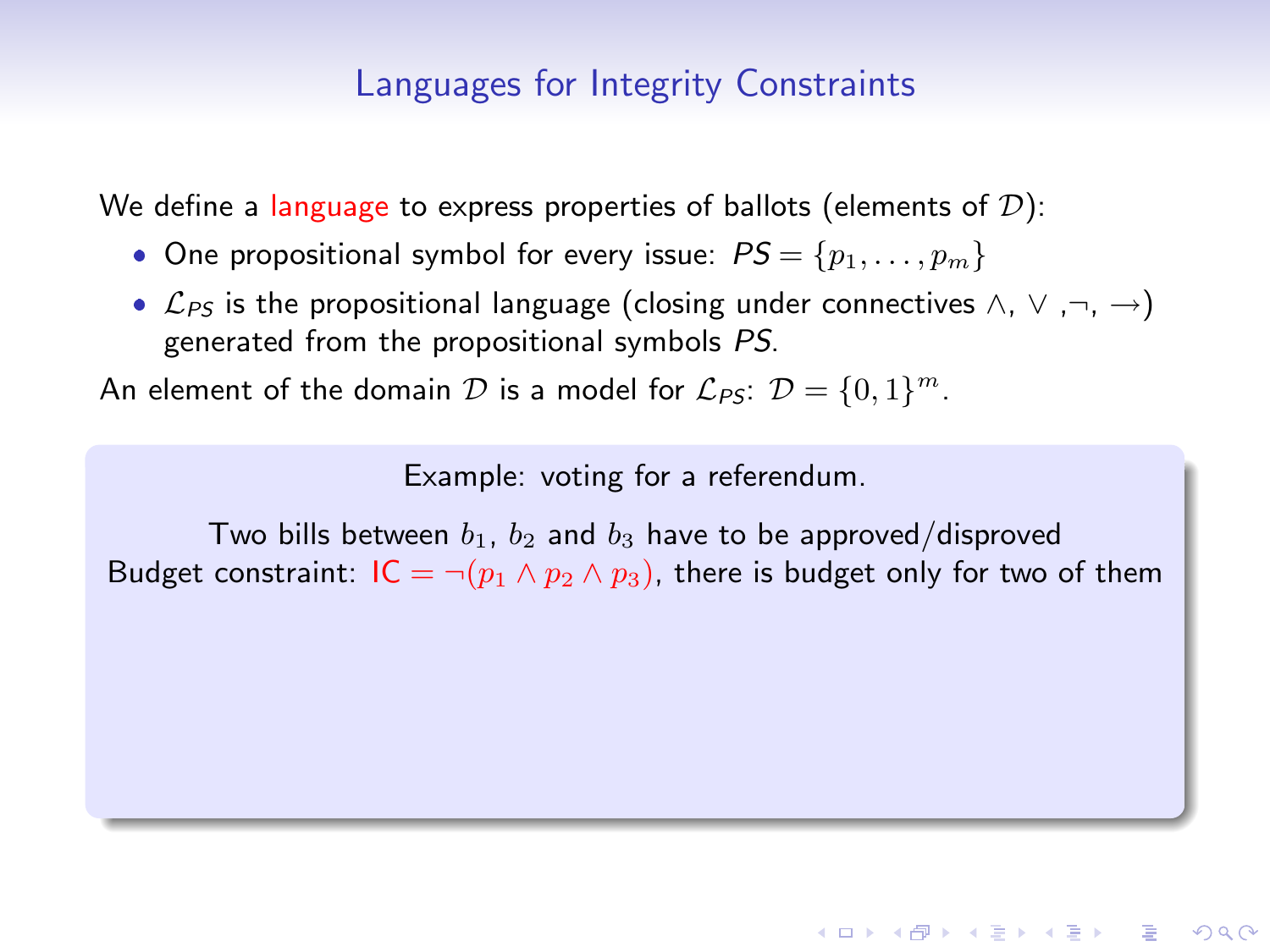We define a language to express properties of ballots (elements of  $D$ ):

- One propositional symbol for every issue:  $PS = \{p_1, \ldots, p_m\}$
- $\mathcal{L}_{PS}$  is the propositional language (closing under connectives ∧,  $\vee$  ,¬, →) generated from the propositional symbols PS.

An element of the domain  $\mathcal D$  is a model for  $\mathcal L_{\mathsf{PS}}\colon \mathcal D=\{0,1\}^m.$ 

Example: voting for a referendum.

Two bills between  $b_1$ ,  $b_2$  and  $b_3$  have to be approved/disproved Budget constraint:  $IC = \neg (p_1 \land p_2 \land p_3)$ , there is budget only for two of them

Individual 1 submit  $B_1 = (1, 1, 0)$ : it satisfies IC  $\checkmark$ 

**KORKARA KERKER SAGA**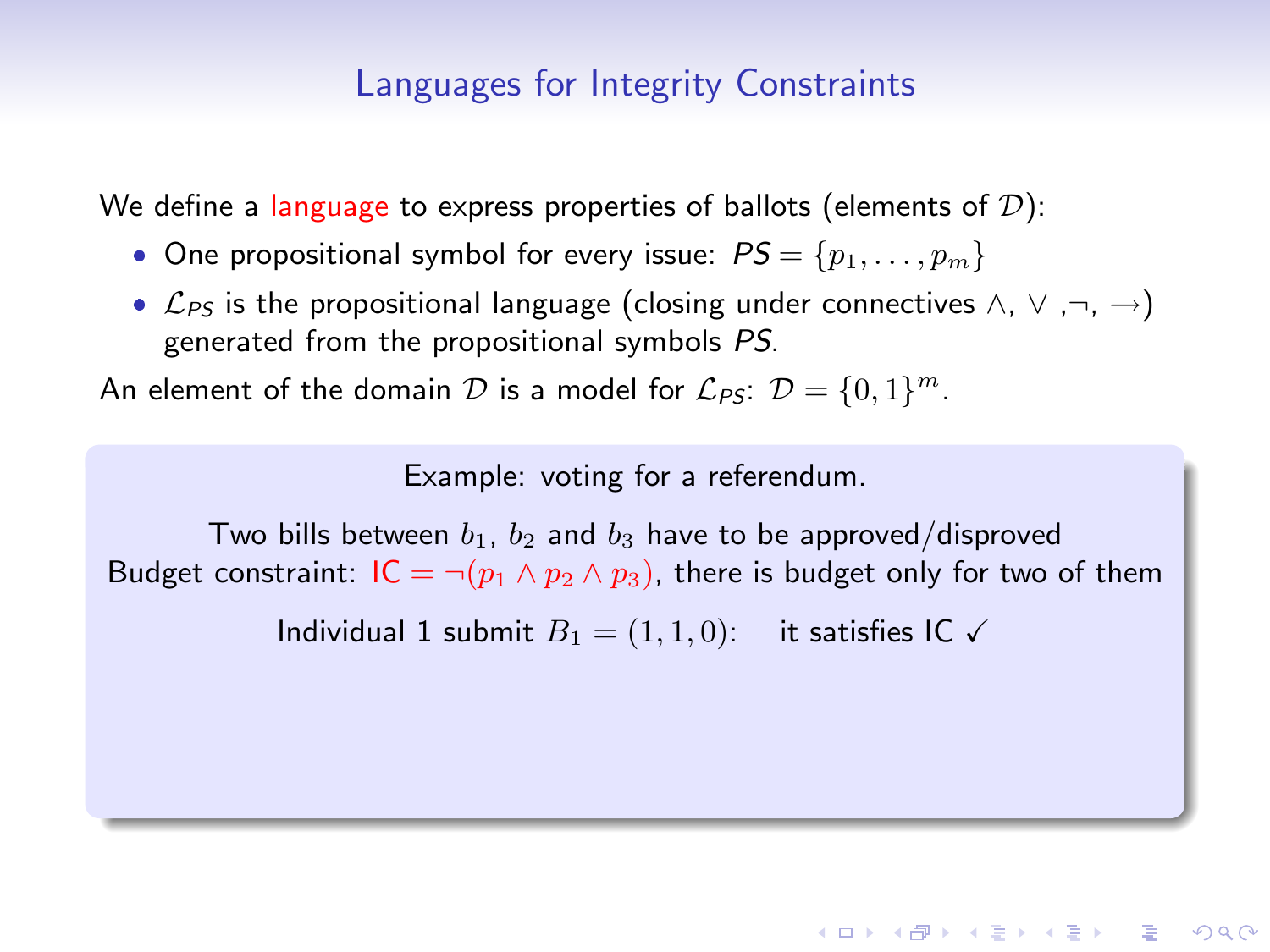We define a language to express properties of ballots (elements of  $D$ ):

- One propositional symbol for every issue:  $PS = \{p_1, \ldots, p_m\}$
- $\mathcal{L}_{PS}$  is the propositional language (closing under connectives ∧,  $\vee$  ,¬, →) generated from the propositional symbols PS.

An element of the domain  $\mathcal D$  is a model for  $\mathcal L_{\mathsf{PS}}\colon \mathcal D=\{0,1\}^m.$ 

Example: voting for a referendum.

Two bills between  $b_1$ ,  $b_2$  and  $b_3$  have to be approved/disproved Budget constraint:  $IC = \neg (p_1 \land p_2 \land p_3)$ , there is budget only for two of them

> Individual 1 submit  $B_1 = (1, 1, 0)$ : it satisfies IC  $\checkmark$ Individual 2 submit  $B_2 = (0, 1, 1)$ :  $B_2 \models \mathsf{IC} \checkmark$ Individual 3 submit  $B_3 = (1, 0, 1)$ :  $B_3 \models \mathsf{IC} \checkmark$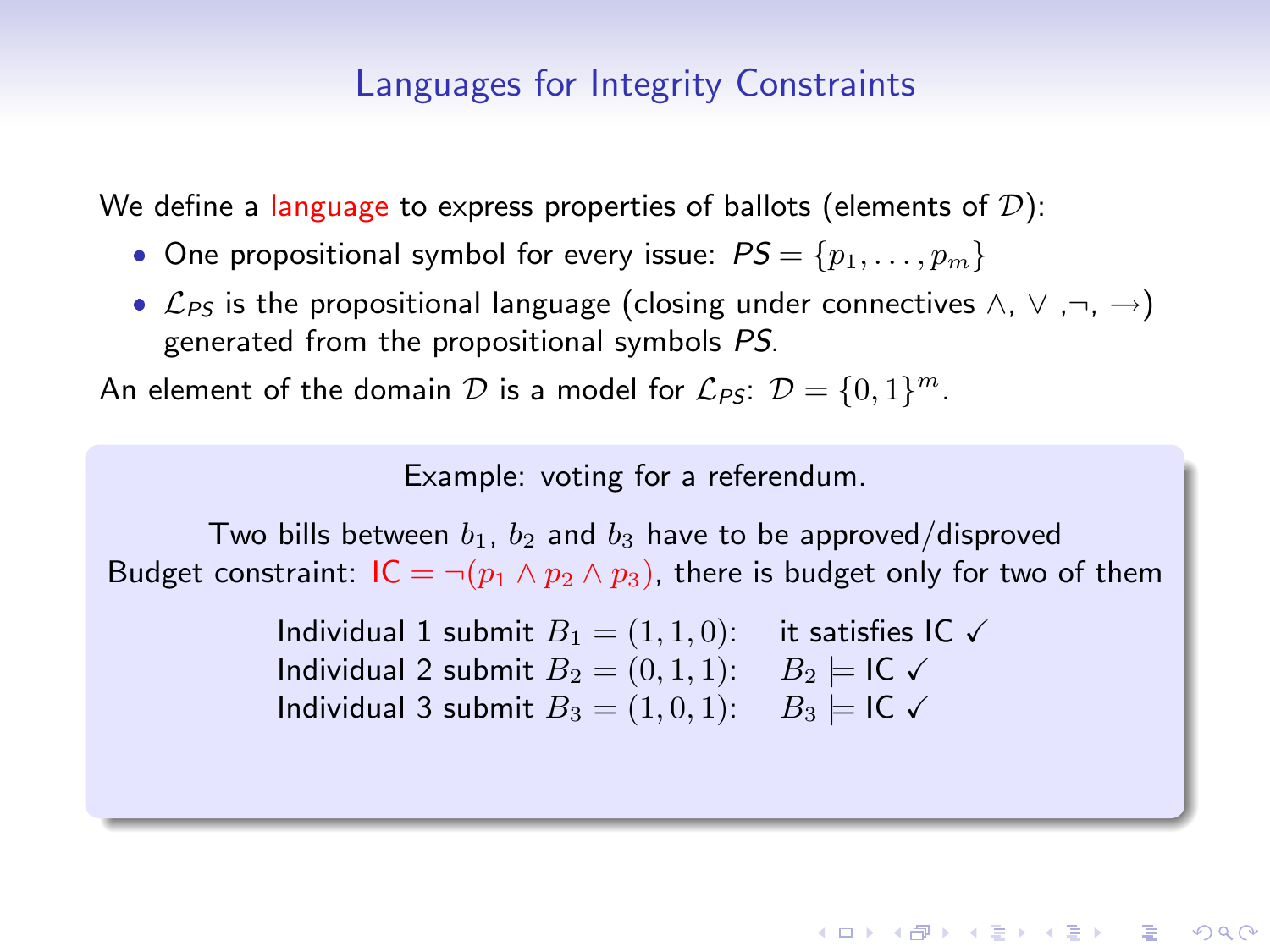We define a language to express properties of ballots (elements of  $D$ ):

- One propositional symbol for every issue:  $PS = \{p_1, \ldots, p_m\}$
- $\mathcal{L}_{PS}$  is the propositional language (closing under connectives ∧,  $\vee$  ,¬, →) generated from the propositional symbols PS.

An element of the domain  $\mathcal D$  is a model for  $\mathcal L_{\mathsf{PS}}\colon \mathcal D=\{0,1\}^m.$ 

Example: voting for a referendum.

Two bills between  $b_1$ ,  $b_2$  and  $b_3$  have to be approved/disproved Budget constraint:  $IC = \neg (p_1 \land p_2 \land p_3)$ , there is budget only for two of them

> Individual 1 submit  $B_1 = (1, 1, 0)$ : it satisfies IC  $\checkmark$ Individual 2 submit  $B_2 = (0, 1, 1)$ :  $B_2 \models \mathsf{IC} \checkmark$ Individual 3 submit  $B_3 = (1, 0, 1)$ :  $B_3 \models \mathsf{IC} \checkmark$

> Majority approves all three bills: IC not satisfied!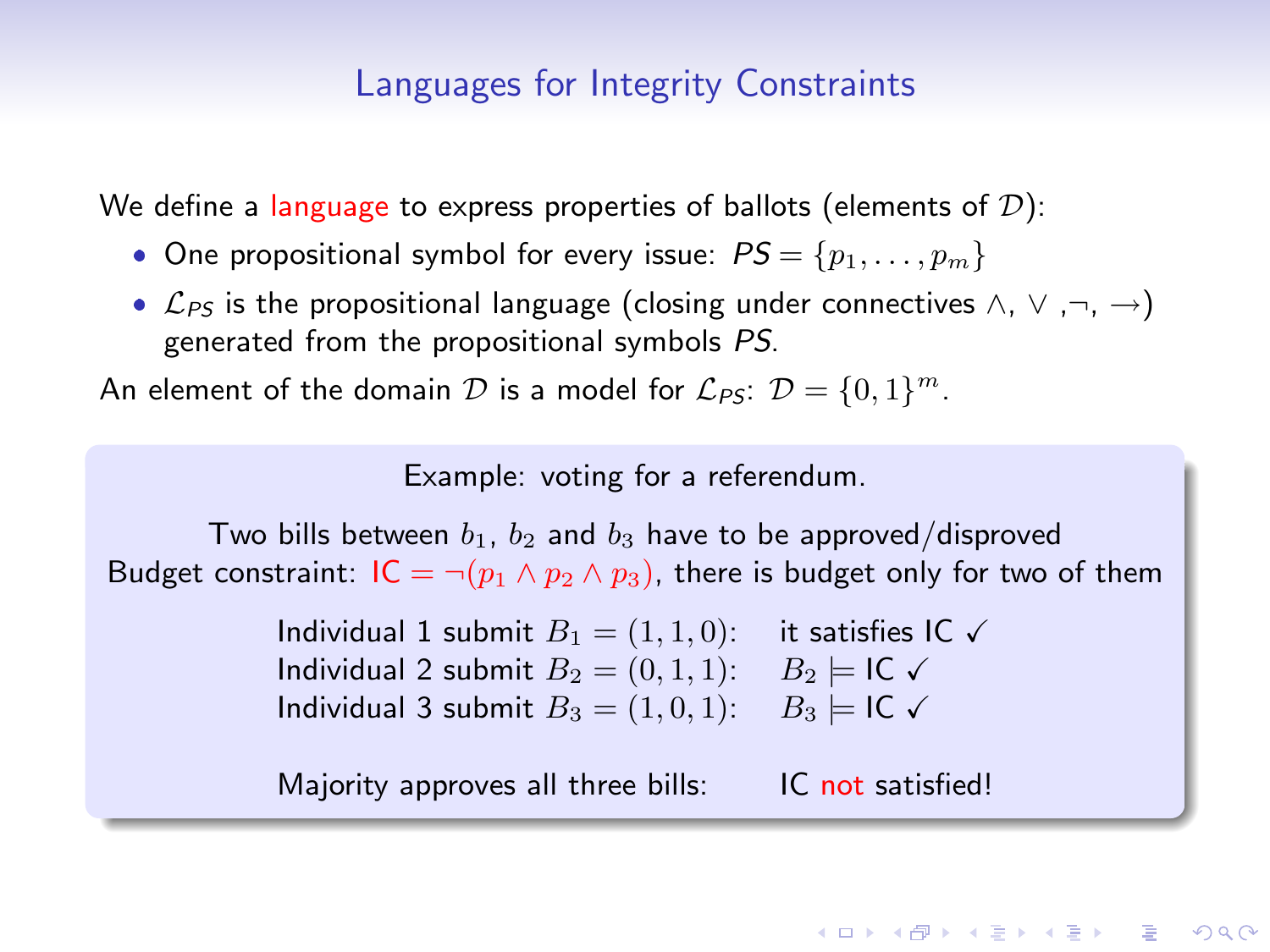# Collective Rationality

#### Definition

A language for integrity constraints over a domain D is a subset  $\mathcal{L} \subset \mathcal{L}_{PS}$ .

IC of previous examples in the language  $\mathcal{L}_{3-cubes}$ : disjunction of lenght 3.

**KORK SERVER SHOPE**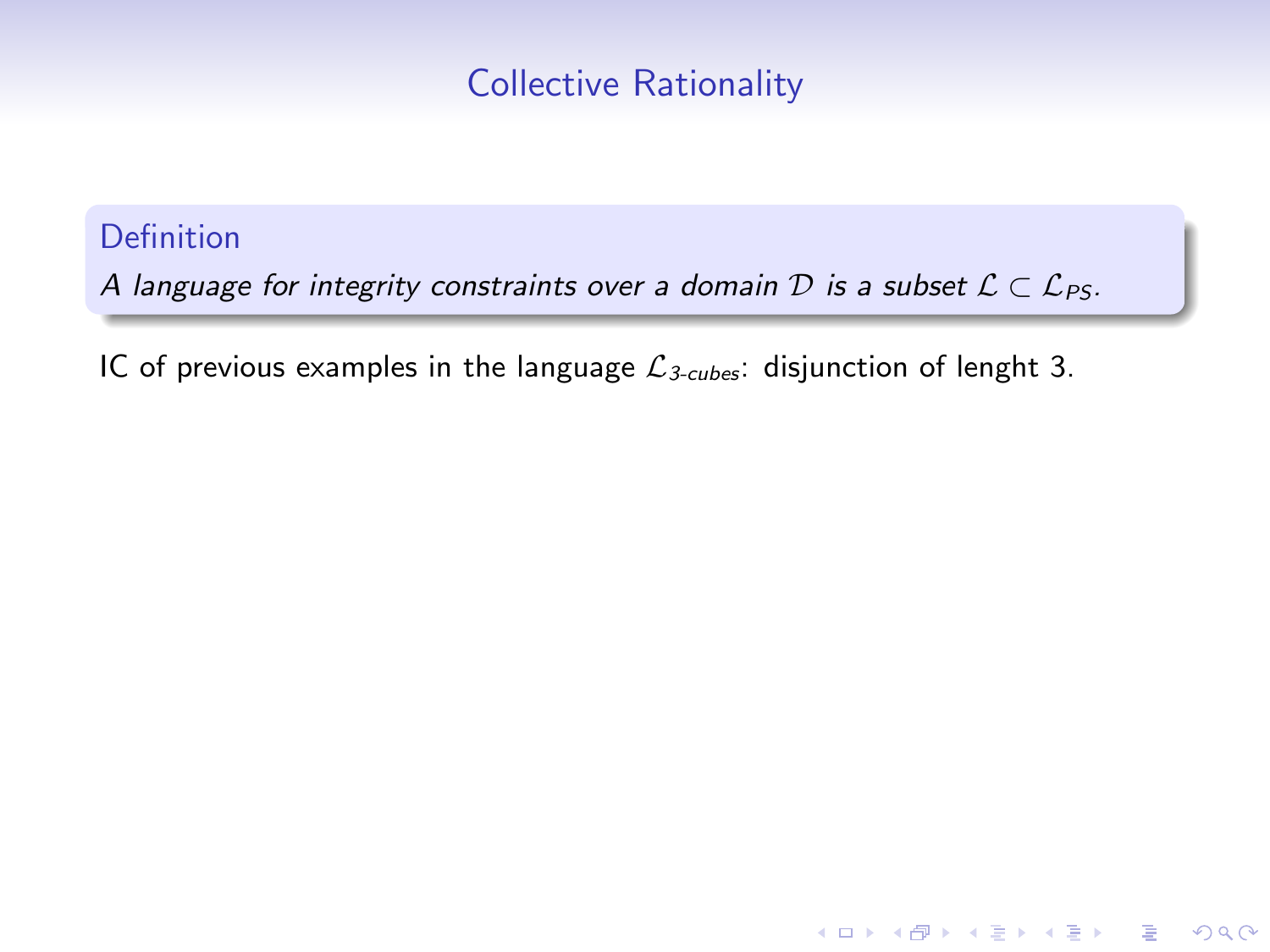# Collective Rationality

#### Definition

A language for integrity constraints over a domain D is a subset  $\mathcal{L} \subset \mathcal{L}_{PS}$ .

IC of previous examples in the language  $\mathcal{L}_{3-cubes}$ : disjunction of lenght 3.

We suppose every individual satisfies the same rationality assumption, i.e., submits ballots  $B$  satisfying the same integrity constraint IC.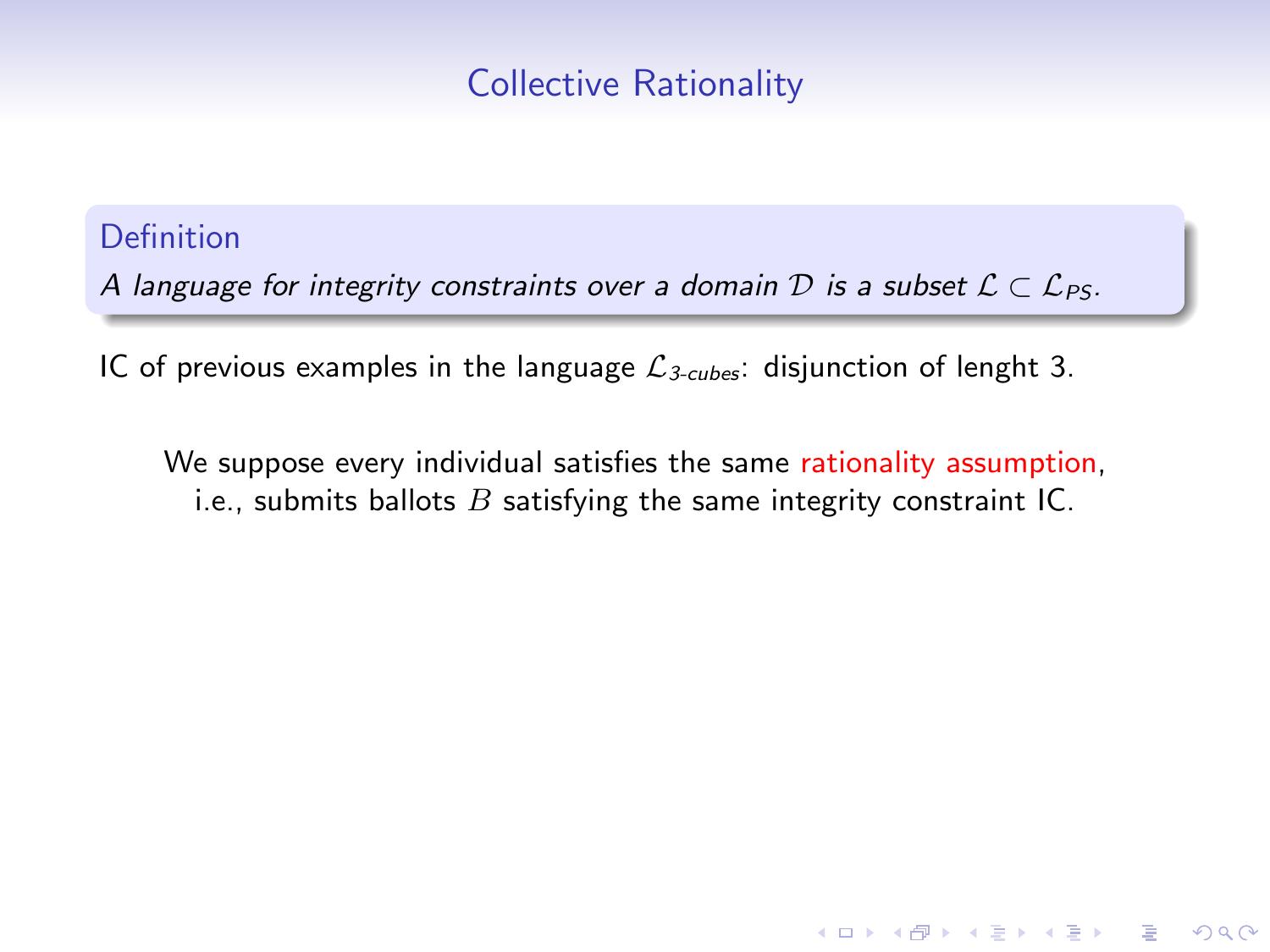# Collective Rationality

#### Definition

A language for integrity constraints over a domain D is a subset  $\mathcal{L} \subset \mathcal{L}_{PS}$ .

IC of previous examples in the language  $\mathcal{L}_{3-cubes}$ : disjunction of lenght 3.

We suppose every individual satisfies the same rationality assumption, i.e., submits ballots  $B$  satisfying the same integrity constraint IC.

#### Definition

Call an aggregation procedure F collectively rational for  $IC \in \mathcal{L}_{PS}$  if for all profiles  $\underline{B}$  such that  $\underline{B}_i\models$  IC for all  $i\in N$  we have that  $F(\underline{B})\models$  IC.

 $F$  is collectively rational if it lifts the rationality assumption given by IC from the individual to the collective level.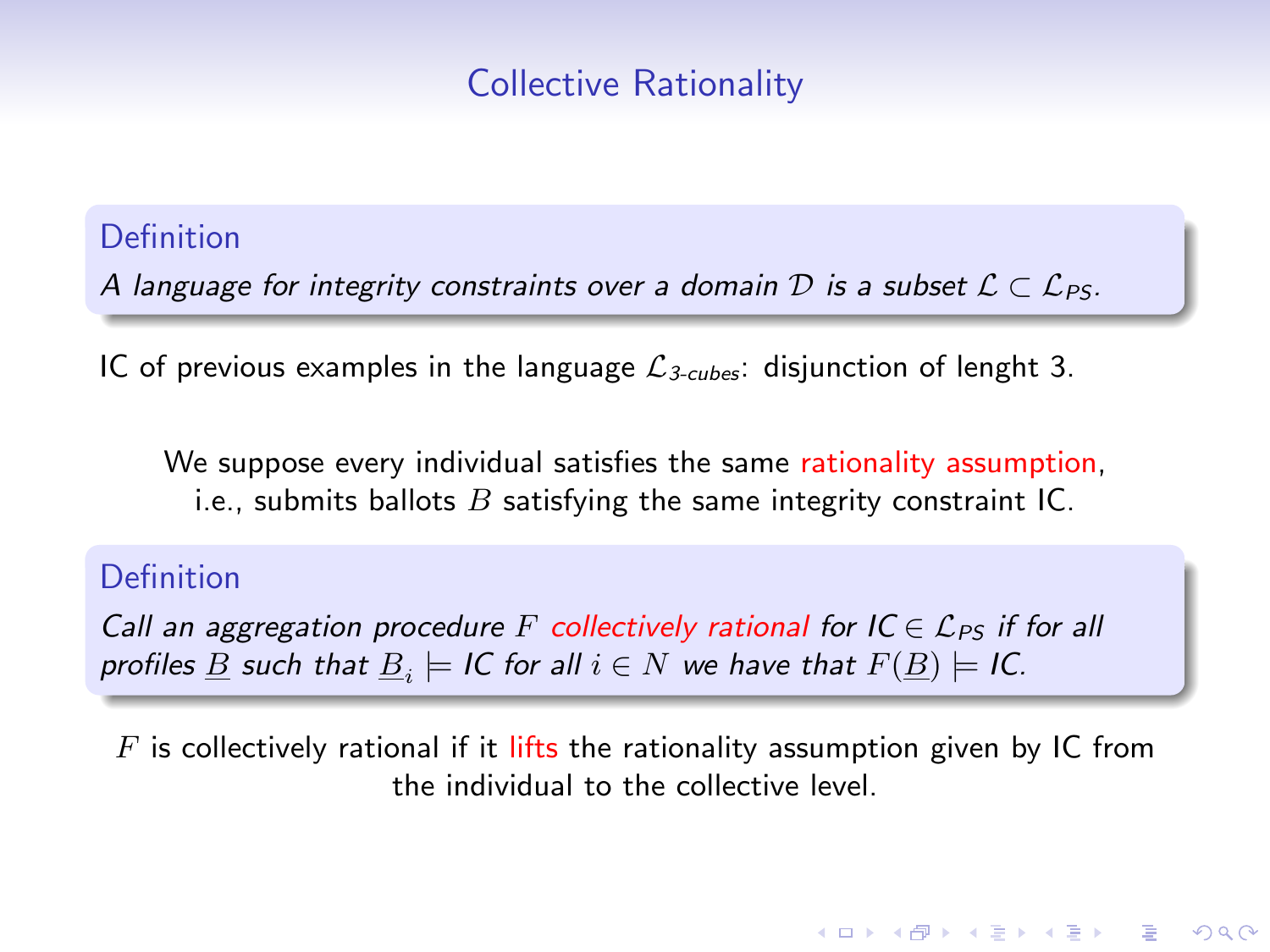# Axioms

Aggregation procedures have been studied using the axiomatic method, listing axioms as desirable properties of the functions.

Classical axioms from social choice theory can be translated in this framework:

**Unanimity** (U): For any profile  $\underline{B} \in X^N$  and any  $x \in \{0,1\}$ , if  $\underline{B}_{i,j} = x$  for all  $i \in N$ , then  $F(B)_i = x$ .

**Independence** (1): For any issue  $j \in \mathcal{I}$  and any two profiles  $\underline{B}, \underline{B}' \in X^N$ , if  $\underline{B}_{i,j} = \underline{B}'_{i,j}$  for all  $i \in N$ , then  $F(\underline{B})_j = F(\underline{B}')_j$ .

**KORKAR KERKER E VOOR**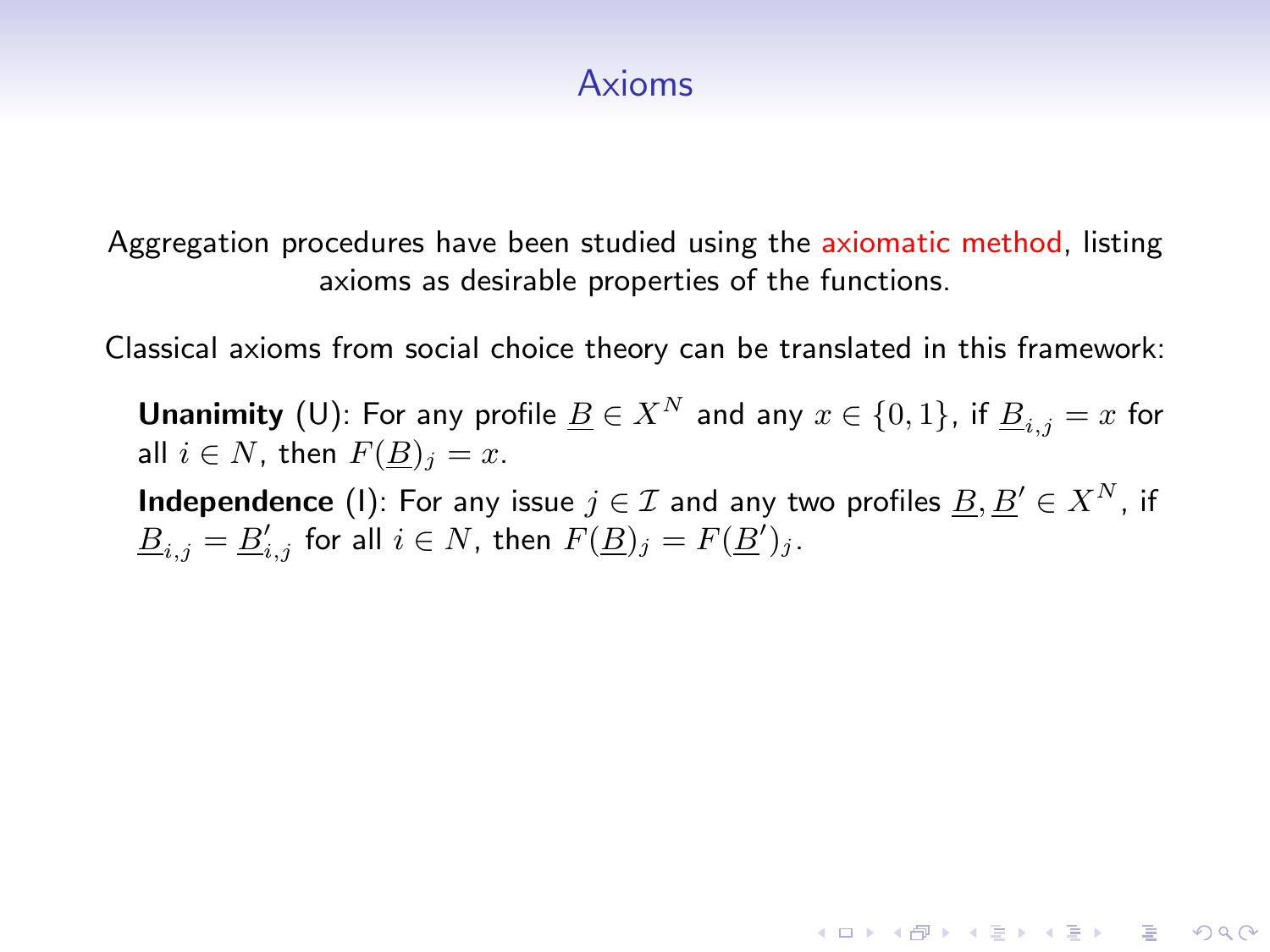### Axioms

Aggregation procedures have been studied using the axiomatic method, listing axioms as desirable properties of the functions.

Classical axioms from social choice theory can be translated in this framework:

**Unanimity** (U): For any profile  $\underline{B} \in X^N$  and any  $x \in \{0,1\}$ , if  $\underline{B}_{i,j} = x$  for all  $i \in N$ , then  $F(B)_i = x$ .

**Independence** (1): For any issue  $j \in \mathcal{I}$  and any two profiles  $\underline{B}, \underline{B}' \in X^N$ , if  $\underline{B}_{i,j} = \underline{B}'_{i,j}$  for all  $i \in N$ , then  $F(\underline{B})_j = F(\underline{B}')_j$ .

New axioms are also defined, like the following generalisation of May (1952) neutrality axiom:

**Domain-Neutrality** (N<sup>D</sup>): For any two issues  $j, j' \in \mathcal{I}$  and any profile  $\underline{B}\in X^N$ , if  $\underline{B}_{i,j}=1-\underline{B}_{i,j'}$  for all  $i\in N$ , then  $F(\underline{B})_j=1-F(\underline{B})_{j'}.$ 

**KORKAR KERKER E VOOR**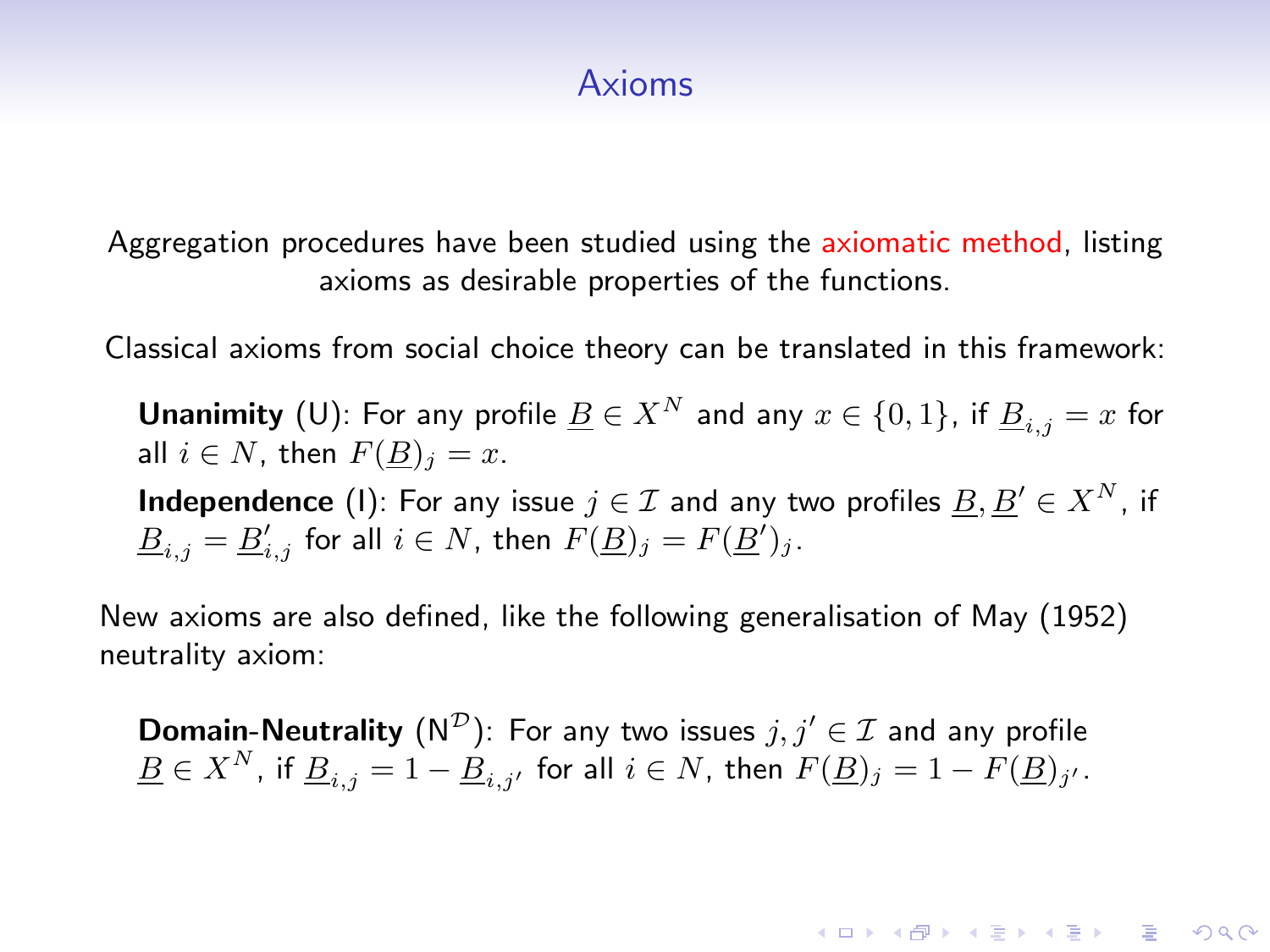KO K K Ø K K I K I LA LI I LA K DR OK LI

Different lists of axioms AX define classes of functions:

 ${\mathcal F}[\text{AX}] \;=\; \{F \!:\! \mathcal{D}^N \!\to \mathcal{D} \mid F \text{ satisfies AX}\}$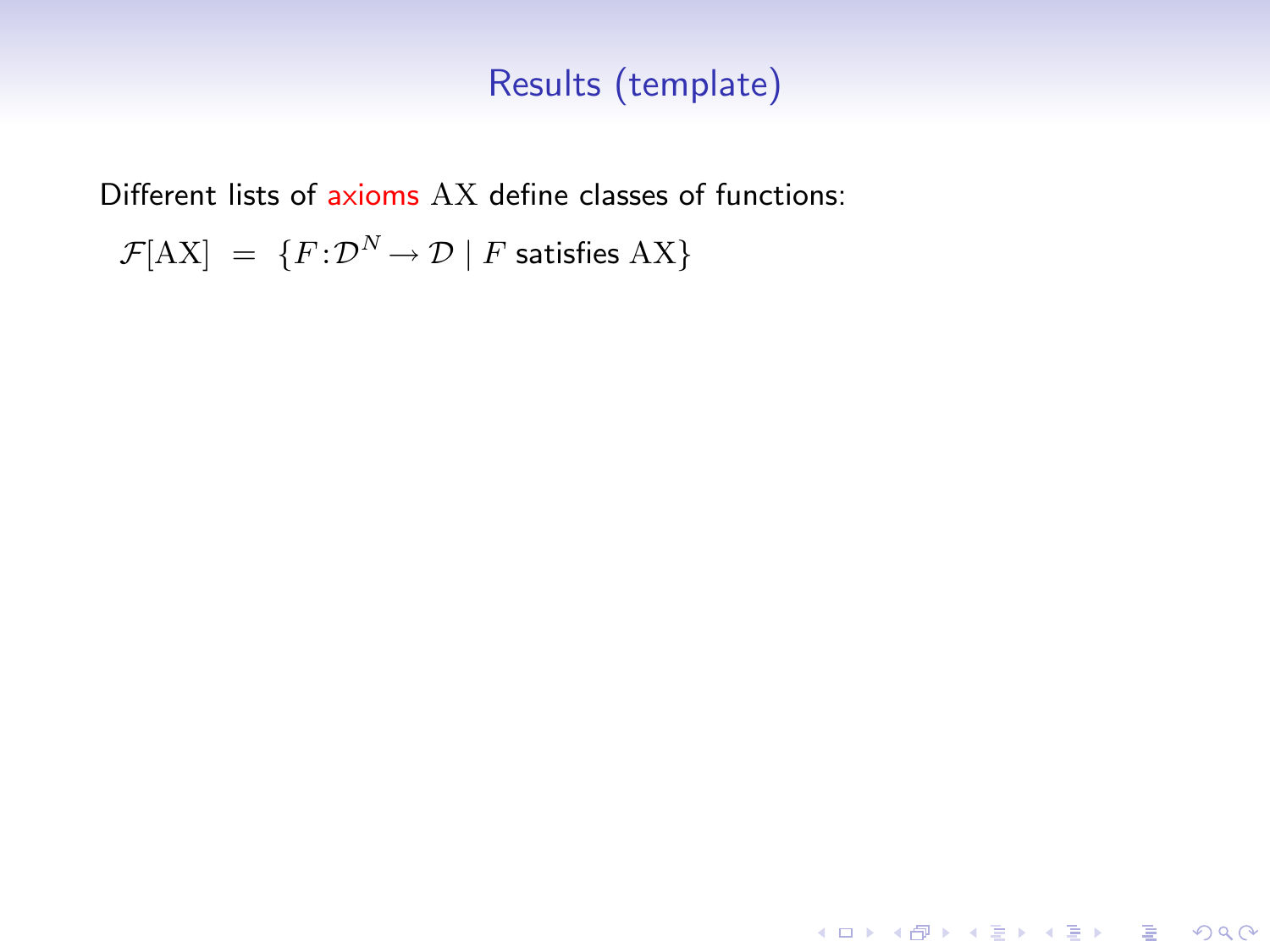Different lists of axioms AX define classes of functions:

$$
\mathcal{F}[AX] = \{F: \mathcal{D}^N \to \mathcal{D} \mid F \text{ satisfies } AX\}
$$

Axioms are domain dependent, domains of interest are defines via IC:

 $\mathcal{F}_\mathcal{L}[\text{AX}] \;=\; \{F \!:\! \mathcal{D}^N \!\to \mathcal{D} \mid F_{\restriction \text{Mod}(\textsf{IC})^N} \; \textsf{sat.} \; \text{AX for all } \textsf{IC} \! \in \! \mathcal{L} \}$ 

**K ロ ▶ K @ ▶ K 할 X X 할 X → 할 X → 9 Q Q ^**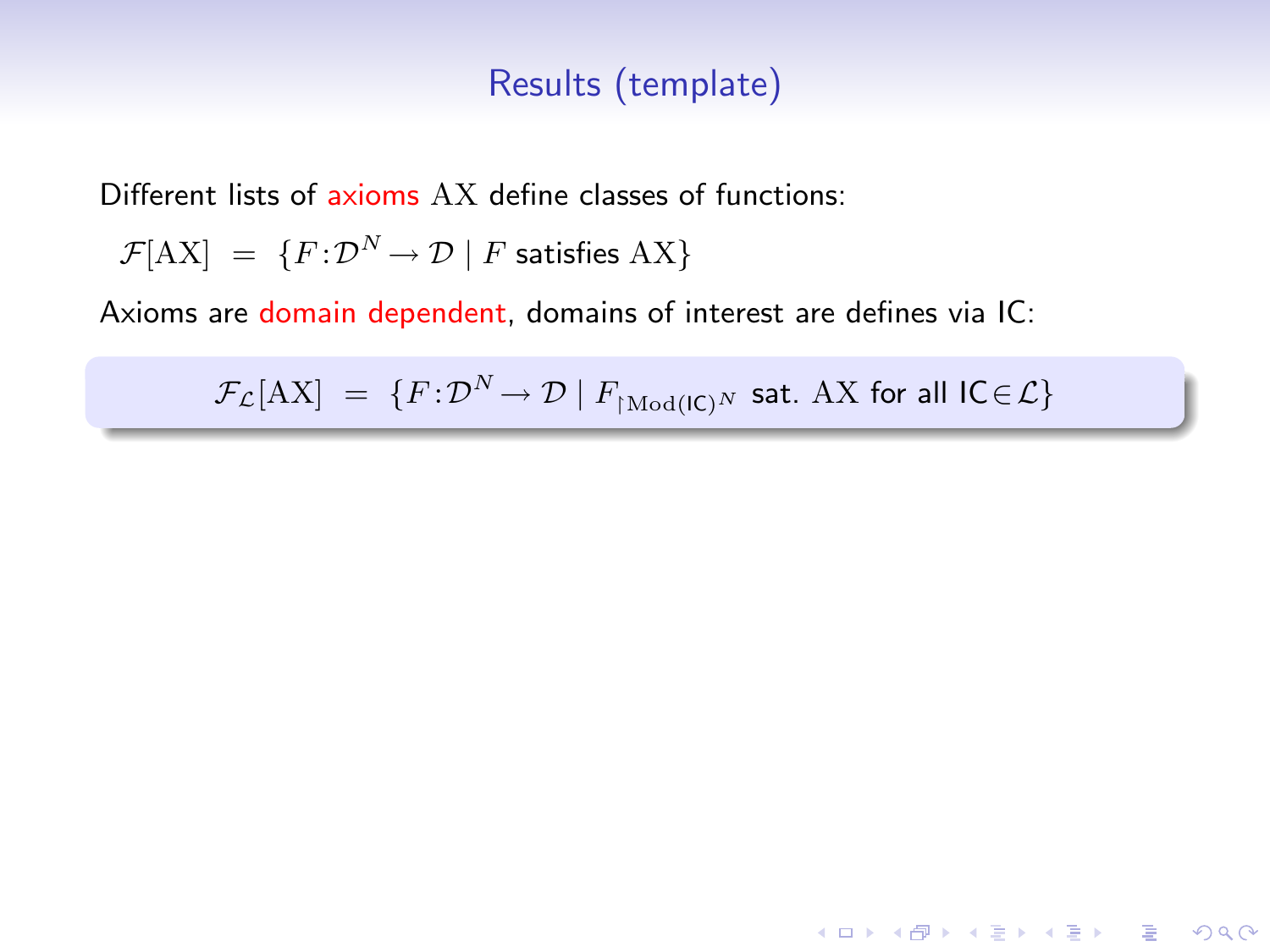Different lists of axioms AX define classes of functions:

$$
\mathcal{F}[AX] = \{F: \mathcal{D}^N \to \mathcal{D} \mid F \text{ satisfies } AX\}
$$

Axioms are domain dependent, domains of interest are defines via IC:

 $\mathcal{F}_\mathcal{L}[\text{AX}] \;=\; \{F \!:\! \mathcal{D}^N \!\to \mathcal{D} \mid F_{\restriction \text{Mod}(\textsf{IC})^N} \; \textsf{sat.} \; \text{AX for all } \textsf{IC} \! \in \! \mathcal{L} \}$ 

The class of procedures that lift integrity constraint in a given language is:

$$
\mathcal{CR}[\mathcal{L}] = \{ F : \mathcal{D}^N \to \mathcal{D} \mid F \text{ is CR for all IC} \in \mathcal{L} \}
$$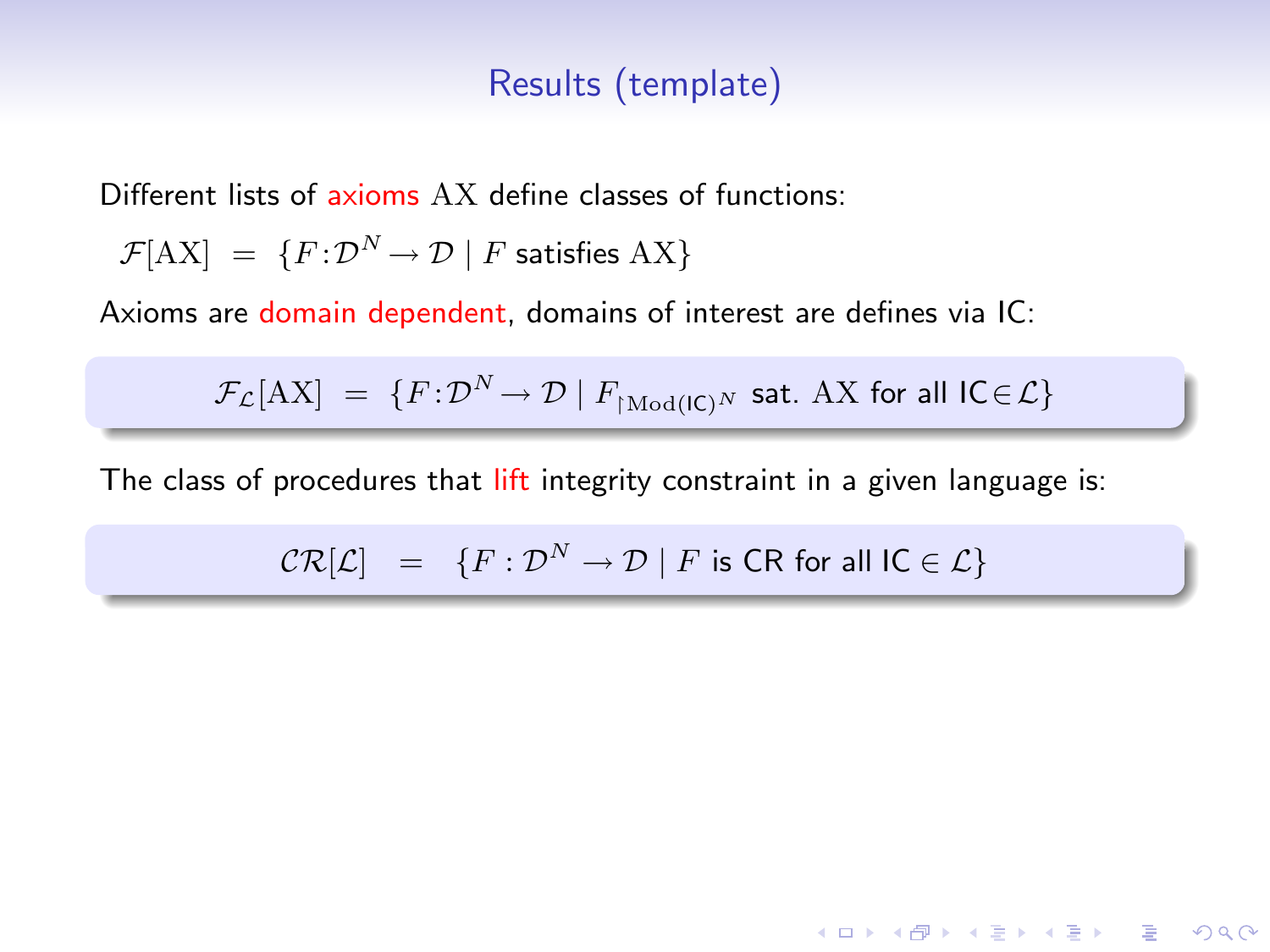Different lists of axioms AX define classes of functions:

$$
\mathcal{F}[AX] = \{F: \mathcal{D}^N \to \mathcal{D} \mid F \text{ satisfies } AX\}
$$

Axioms are domain dependent, domains of interest are defines via IC:

 $\mathcal{F}_\mathcal{L}[\text{AX}] \;=\; \{F \!:\! \mathcal{D}^N \!\to \mathcal{D} \mid F_{\restriction \text{Mod}(\textsf{IC})^N} \; \textsf{sat.} \; \text{AX for all } \textsf{IC} \! \in \! \mathcal{L} \}$ 

The class of procedures that lift integrity constraint in a given language is:

$$
CR[\mathcal{L}] = \{F : \mathcal{D}^N \to \mathcal{D} \mid F \text{ is CR for all } IC \in \mathcal{L}\}
$$

What we seek are results of this form:

$$
\mathcal{CR}[\mathcal{L}] = \mathcal{F}_{\mathcal{L}}[AX]
$$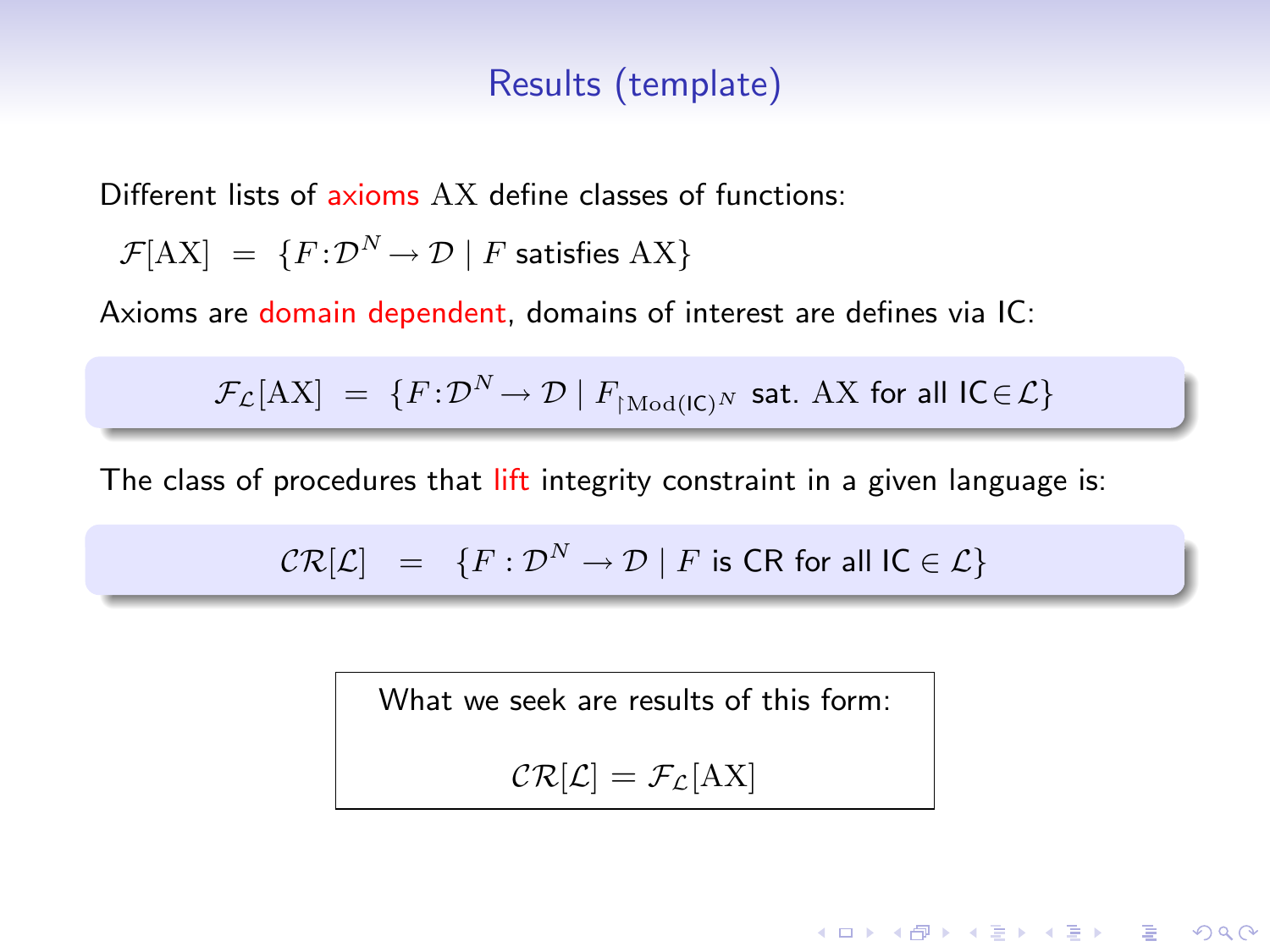# Results (examples)

Proposition  $CR[cubes] = F_{cubes}[U].$ 

Proof sketch: Cubes are conjunctions of literals: they induce unanimous profiles. If a function lifts all cubes then it is unanimous and viceversa.

Since  $\mathcal{F}_{\text{cubes}}[U] = \mathcal{F}[U]$  this result can be interpreted as a characterisation of unanimity in terms of collective rationality with respect to cubes.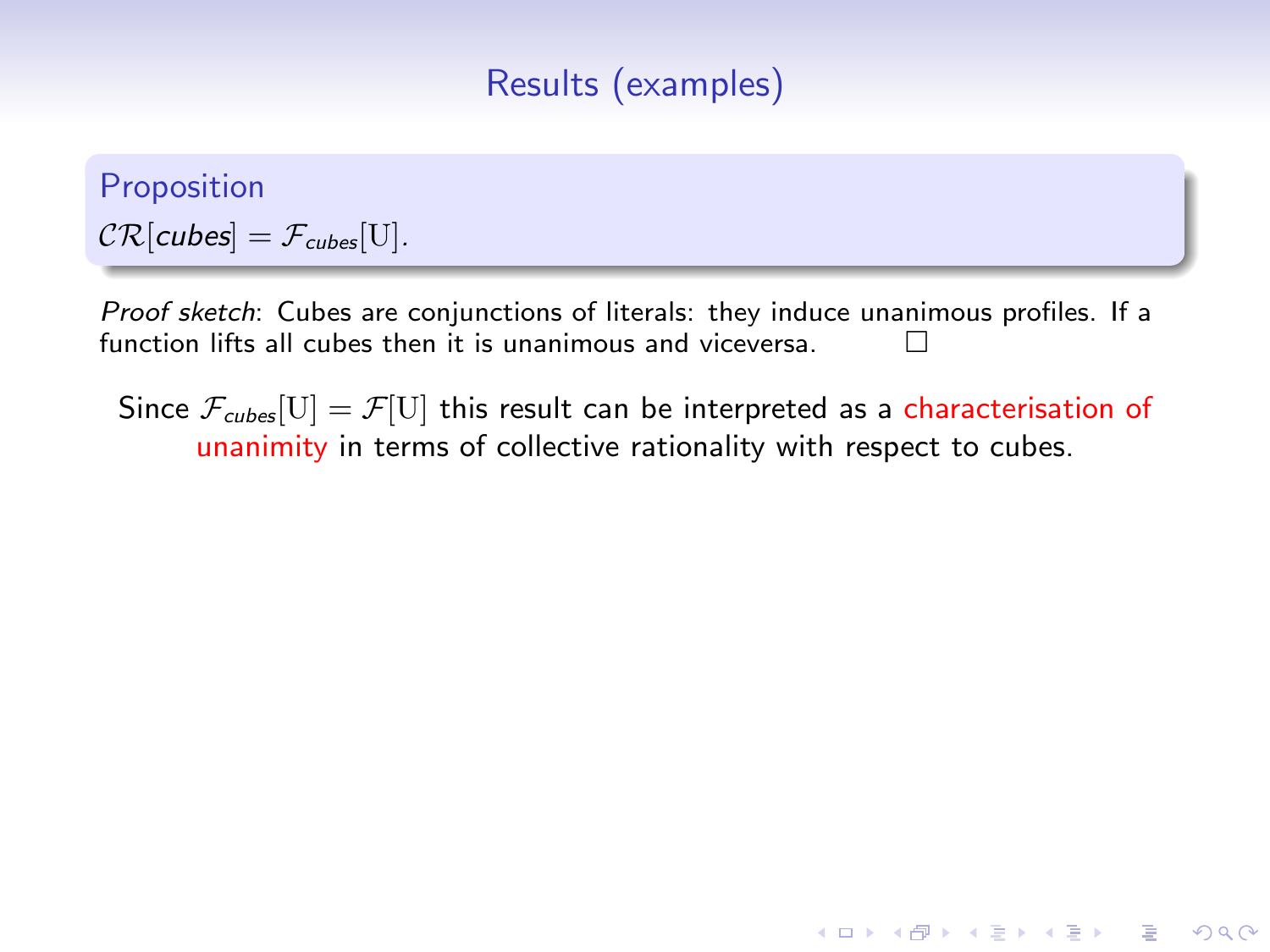# Results (examples)

Proposition  $CR[cubes] = F_{cubes}[U].$ 

Proof sketch: Cubes are conjunctions of literals: they induce unanimous profiles. If a function lifts all cubes then it is unanimous and viceversa.

Since  $\mathcal{F}_{\text{cubes}}[U] = \mathcal{F}[U]$  this result can be interpreted as a characterisation of unanimity in terms of collective rationality with respect to cubes.

Call  $\mathcal{L}_{\nleftrightarrow}$  the language of negative bi-implications (i.e. of the form  $p_i \leftrightarrow \neg p_j$ ):

**KORKARA KERKER SAGA** 

Proposition  $CR[\mathcal{L}_{\nleftrightarrow}] = \mathcal{F}_{\mathcal{L}_{\nleftrightarrow}}[N^{\mathcal{D}}].$ 

For the axiom of independence a negative result holds:

#### Proposition

There is no language  $\mathcal{L} \subseteq \mathcal{L}_{PS}$  such that  $\mathcal{CR}[\mathcal{L}] = \mathcal{F}_{\mathcal{L}}[I].$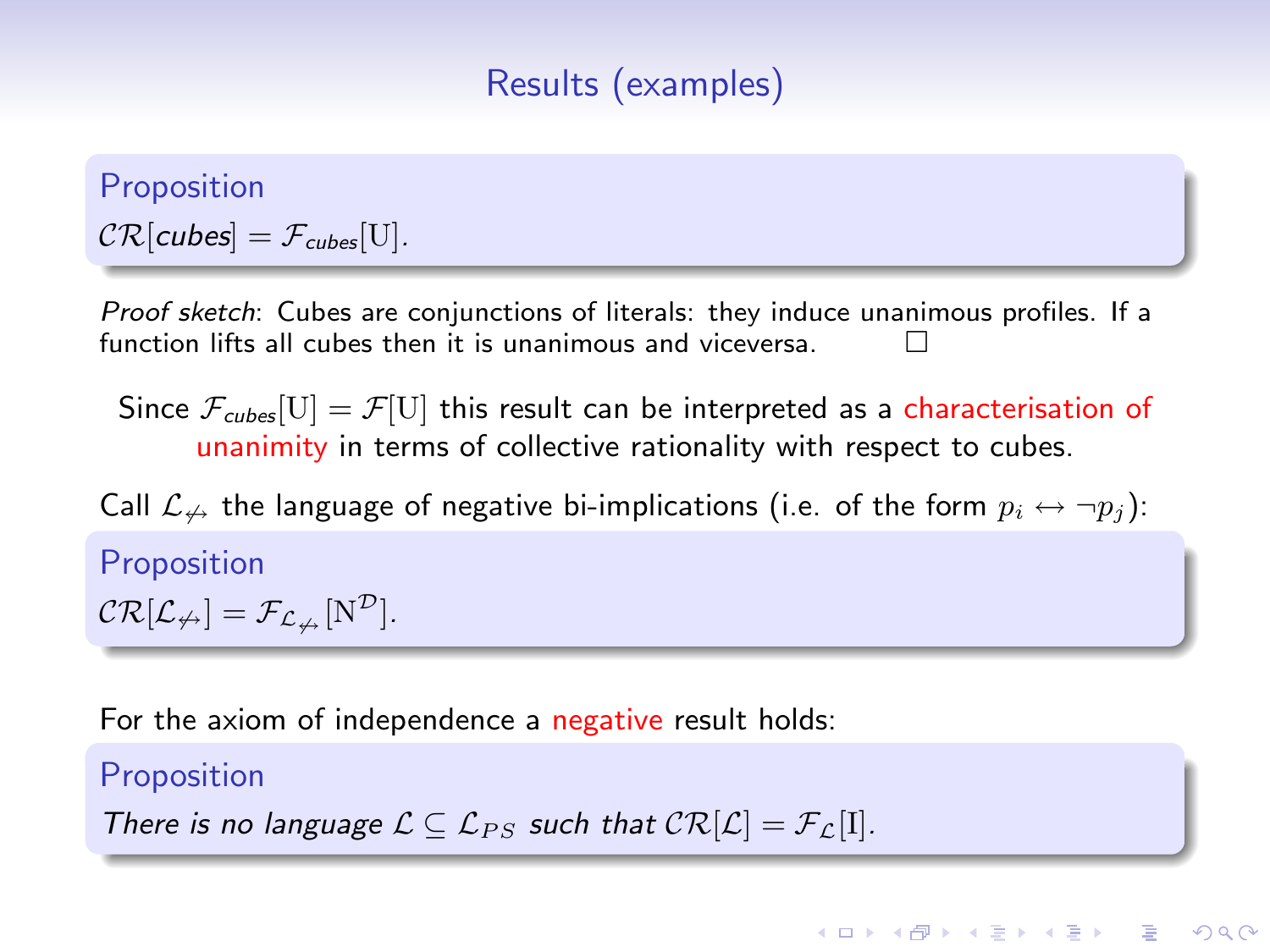# Conclusion and Future Work

In this work we have presented:

- a language to express rationality assumptions as integrity constraints IC over domains in binary aggregation;
- the concept of collective rationality of an aggregator wrt. a constraint IC;

**KORK SERVER SHOPE** 

• characterisation results for different propositional languages  $\mathcal{L}$ : Which properties of the aggregator guarantee that a certain IC is lifted.